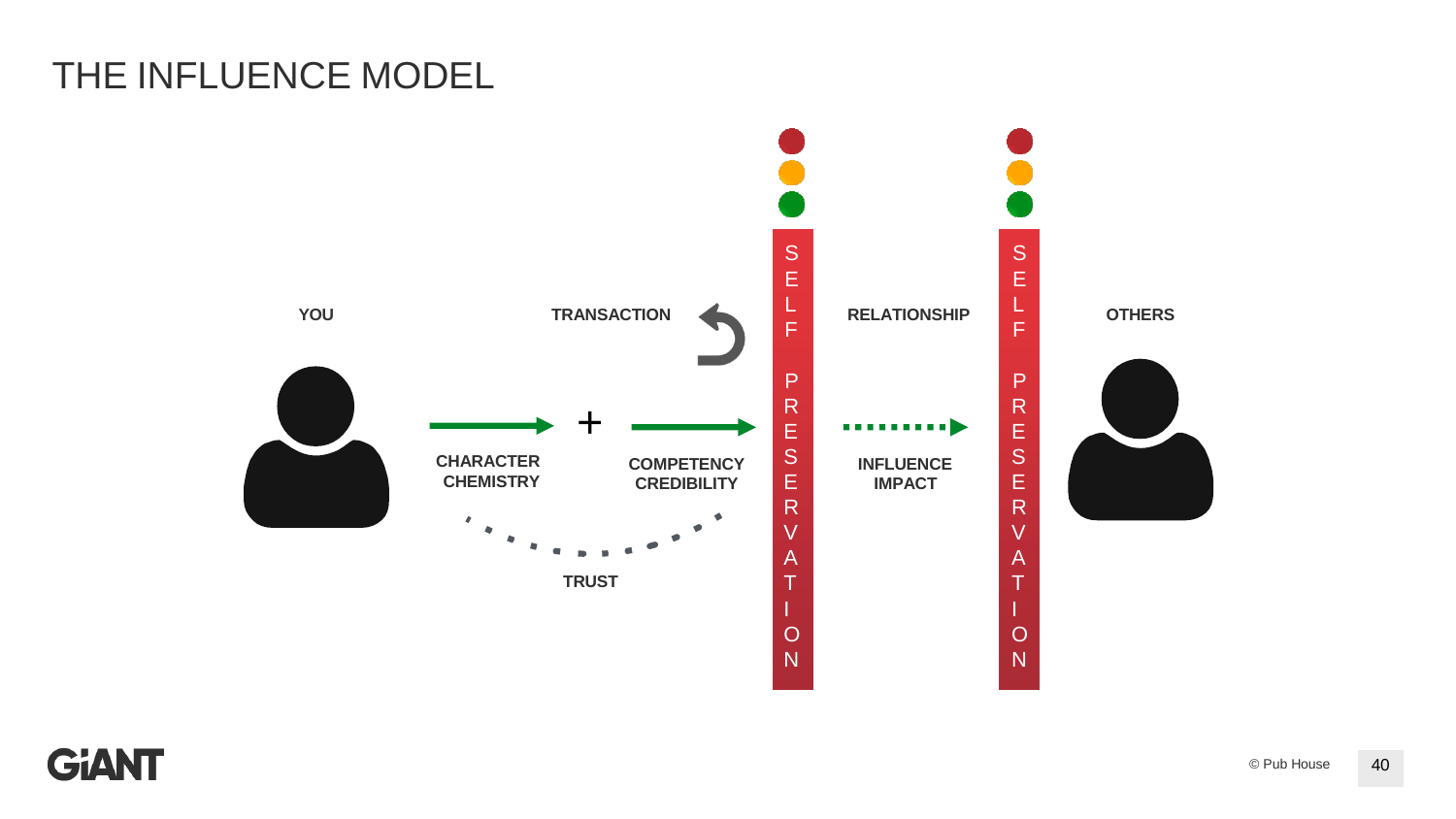# Filters / What are people really asking?

- CHARACTER Do I trust you? Are you a person of integrity?
- CHEMISTRY Do I like you? Do I connect with you? Do I enjoy spending time with you?
- COMPETENCY Are you competent? Are you confident in the way you communicate your competence? Do you have a proven track record of success?
- CREDIBILITY Are you able to take your competence, understand the complexity of my reality and design a tailor-made solution that helps me achieve my goals?



[Gabriel.achayo@giantworldwide.com](mailto:Gabriel.achayo@giantworldwide.com)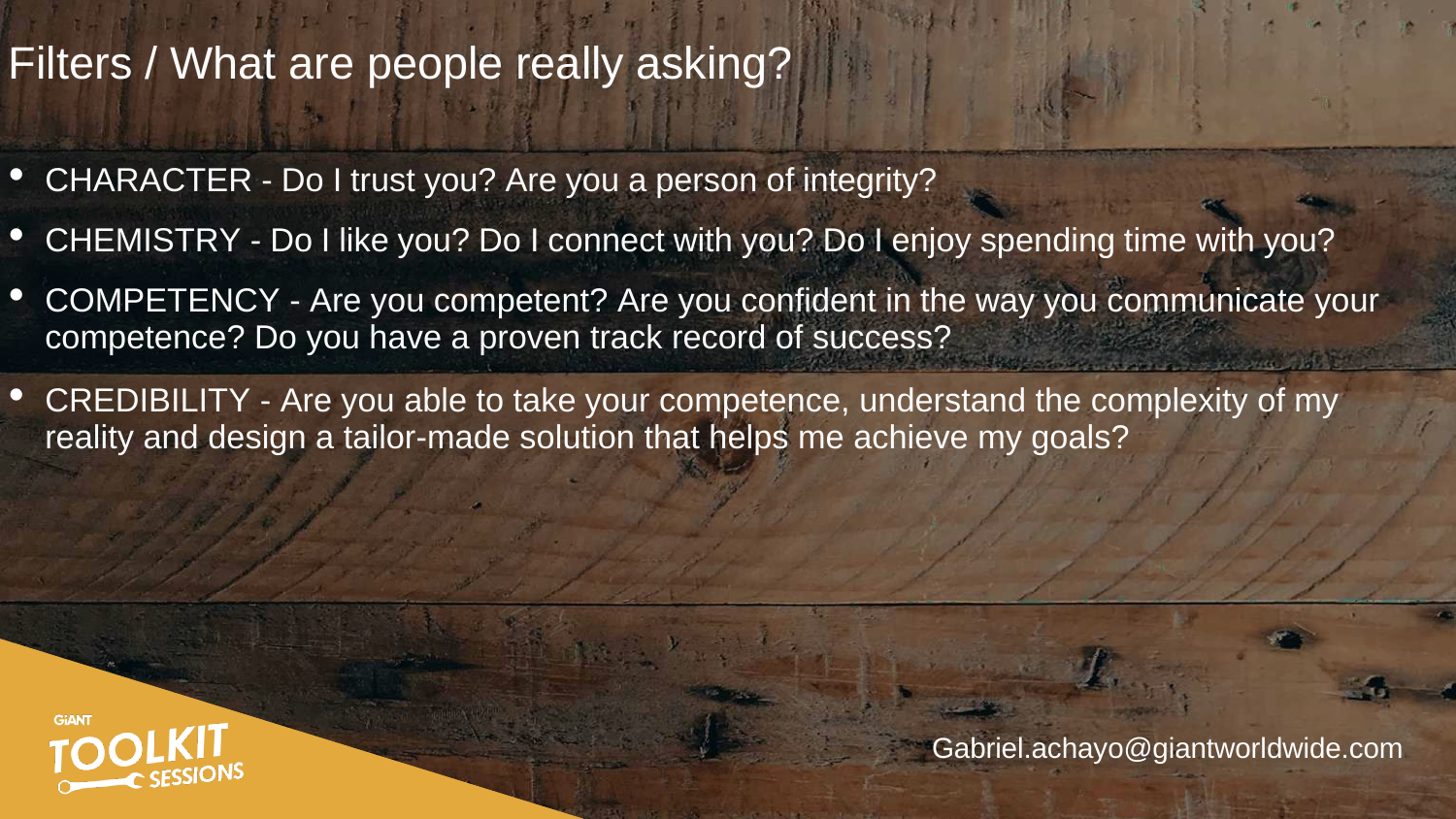### WHAT COMES MOST NATURALLY?



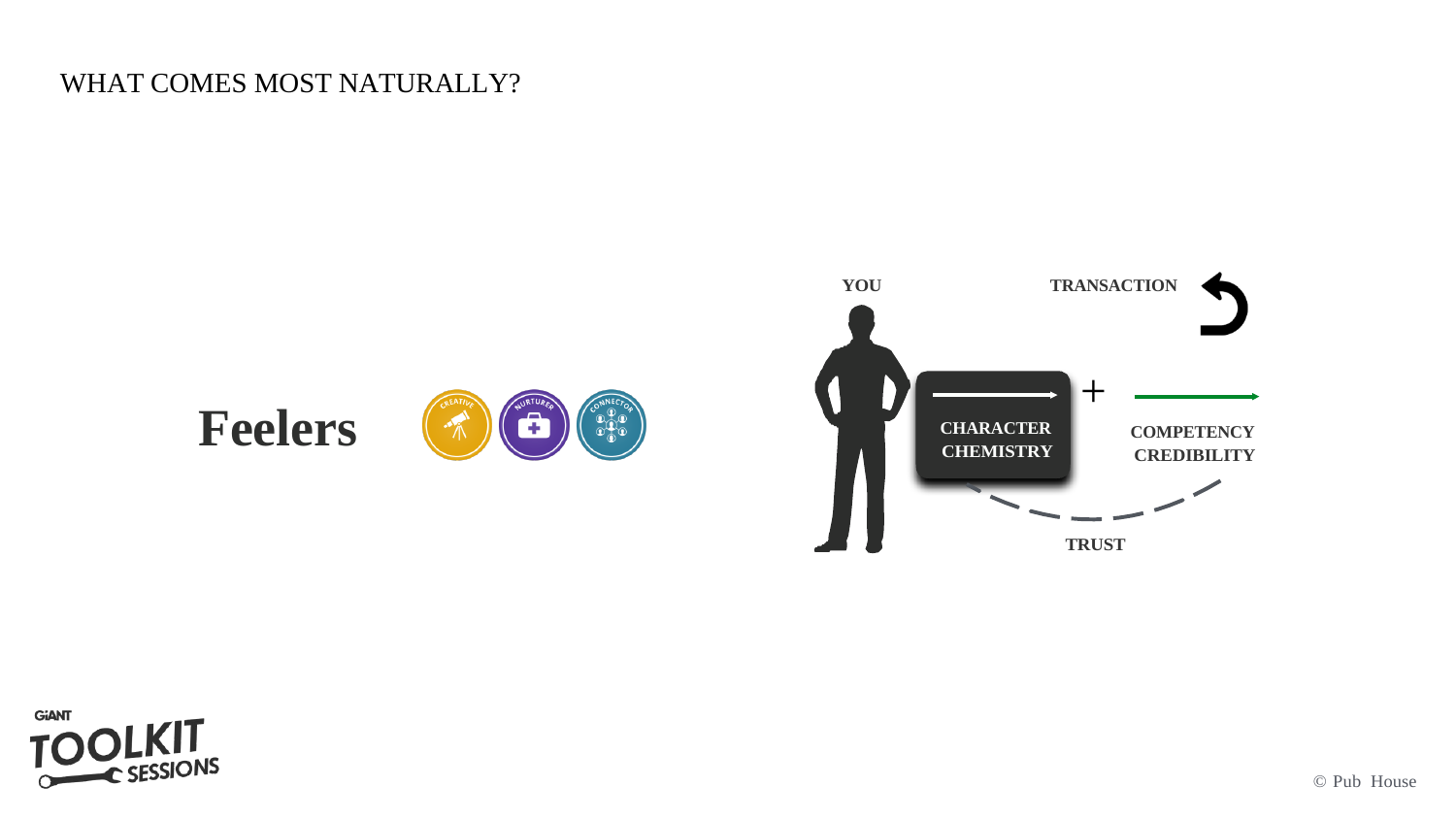#### WHAT COMES MOST NATURALLY?